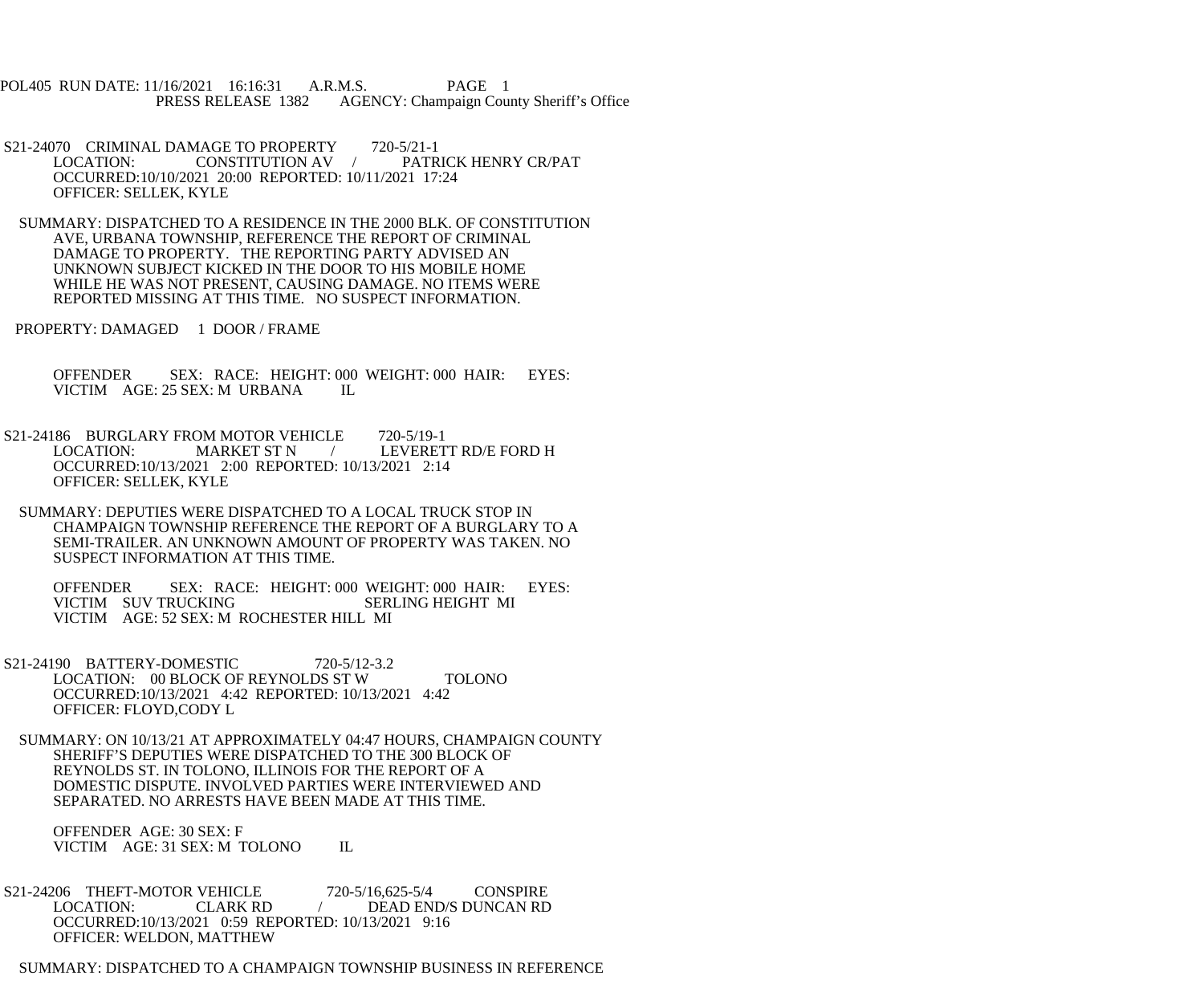POL405 RUN DATE: 11/16/2021 16:16:31 A.R.M.S. PAGE 2<br>PRESS RELEASE 1382 AGENCY: Champaign Cou AGENCY: Champaign County Sheriff's Office TO A STOLEN VEHICLE REPORT. AN EMPTY SEMI-TRAILER USED FOR STORAGE WAS TAKEN FROM THE PARKING LOT OVERNIGHT.

PROPERTY: STOLEN 1 TRAILER<br>COLOR: WHI/ 1996 1996 MAKE: GDAN MODEL: BODY: TL LIC#:

 OFFENDER AGE: 00 SEX: M RACE: U HEIGHT: 000 WEIGHT: 000 HAIR: EYES: DESCR: DARK SHORTS, LIGHT LOPNG SLEEVE SHIRT VICTIM WATERS OF AMERICA CHAMPAIGN IL

S21-24235 FOUND ARTICLES<br>LOCATION: N I N HIGH CROSS RD N / @ E ANTHONY DR OCCURRED:10/13/2021 13:00 REPORTED: 10/13/2021 13:00 OFFICER: HALLETT, SHAWN

 SUMMARY: A STUDENT INFORMED ME ABOUT A BLACK BACKPACK THAT WAS NEAR A TREE AT THE INTERSECTION OF ANTHONY DR./HIGHCROSS RD. WITH NO ONE AROUND IT. THE STUDENT THOUGHT IT WAS STRANGE FOR THE BACKPACK TO BE LEFT THERE UNATTENDED. I CHECKED THE AREA AND FOUND THE BACKPACK. THE BACKPACK CONTAINED ITEMS THAT HAD BEEN POSSIBLY STOLEN AND MISC. BATTERY OPERATED TOOLS. THE BACKPACK WAS RECOVERED AND PLACED INTO EVIDENCE. THERE IS NO SUSPECT INFORMATION.

PROPERTY: STOLEN 1 BACKPACK/SPORTS BAG

STOLEN 1 OTHER PROPERTY THAN LISTD

PEOPLE: VICTIM SOCIETY<br>OFFENDER SEX: R SEX: RACE: HEIGHT: 000 WEIGHT: 000 HAIR: EYES:

S21-24247 DISORDERLY CONDUCT-ALL OTHER 720-5/26-1<br>LOCATION: DUNLAP AV S / JONES DF / JONES DR/AIRPORT RD, OCCURRED:10/13/2021 15:30 REPORTED: 10/13/2021 15:32 OFFICER: FOSTER, SUSAN

 SUMMARY: CCSO RESPONDED TO AN INCIDENT THAT OCCURRED BETWEEN THE DRIVERS OF TWO VEHICLES WHO WERE INVOLVED IN A "ROAD RAGE" INCIDENT.

 OFFENDER AGE: 25 SEX: M OFFENDER AGE: 56 SEX: M OFFENDER AGE: 27 SEX: M VICTIM AGE: 25 SEX: M MAHOMET IL<br>VICTIM AGE: 56 SEX: M MAHOMET IL VICTIM AGE: 56 SEX: M MAHOMET VICTIM AGE: 34 SEX: F SAVOY IL VICTIM AGE: 27 SEX: M URBANA IL

S21-24260 FOUND ARTICLES<br>LOCATION: MA MAYNARD DR / HALIFAX DR/CAMERON D OCCURRED:10/12/2021 11:00 REPORTED: 10/13/2021 17:30 OFFICER: MCCALLISTER, MARK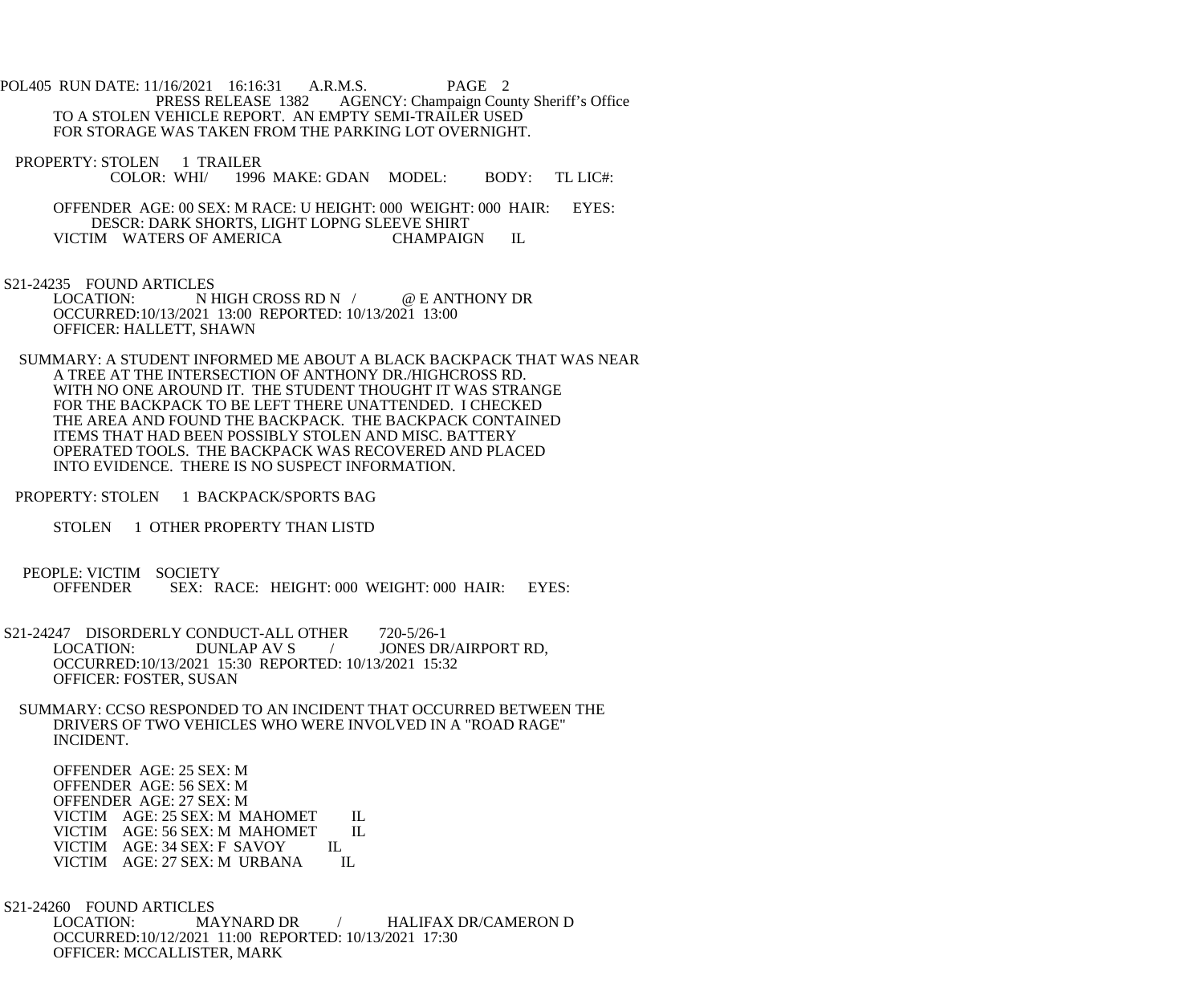POL405 RUN DATE: 11/16/2021 16:16:31 A.R.M.S. PAGE 3<br>PRESS RELEASE 1382 AGENCY: Champaign Cou AGENCY: Champaign County Sheriff's Office

- SUMMARY: ON 10/13/21 AT 1911 HOURS I RESPONDED TO AN ADDRESS IN CHAMPAIGN TOWNSHIP FOR A FOUND BICYCLE. I RAN THE FOUND BIKE THROUGH LEADS AND IT RETURNED NO RECORD. AFTER RUNNING THE BIKE THROUGH LEADS, I TRANSPORTED IT TO THE COUNTY IMPOUND LOT.
- PEOPLE: VICTIM AGE: SEX: OFFENDER AGE: 00 SEX: U RACE: U HEIGHT: 000 WEIGHT: 000 HAIR: EYES:
- S21-24366 THEFT OVER \$500 720-5/16-1<br>LOCATION: BURWASH AV / REGENCY DR E/REGENCY OCCURRED:10/14/2021 17:26 REPORTED: 10/14/2021 17:28 OFFICER: REIFSTECK, AMANDA
- SUMMARY: ON 10/14/2021 AT APPROXIMATELY 1843 HOURS, CHAMPAIGN COUNTY SHERIFF DEPUTIES WERE DISPATCHED TO THE 300 BLOCK OF BURWASH AVENUE IN SAVOY, IL FOR A REPORT OF A THEFT. DEPUTIES SPOKE WITH THE ADMINISTRATOR AT THE NURSING HOME TO OBTAIN MORE INFORMATION REGARDING THE THEFT. DEPUTIES FOLLOWED UP WITH FAMILY TO OBTAIN MORE INFORMATION REGARDING THE ITEM THAT WAS POSSIBLY STOLEN.
- PROPERTY: STOLEN 1 TABLET DEVICE
	- OFFENDER SEX: RACE: HEIGHT: 000 WEIGHT: 000 HAIR: EYES: VICTIM AGE: 67 SEX: F SAVOY IL
- S21-24362 CRIMINAL DAMAGE TO PROPERTY 720-5/21-1 THEFT \$500 AND UNDER 720-5/16-1 LOCATION: 00 BLOCK OF CUNNINGHAM AV URBANA OCCURRED: 8/25/2021 0:00 REPORTED: 10/14/2021 17:43 OFFICER: WILLMORE, JUSTIN
- SUMMARY: ON OCTOBER 14, 2021, CHAMPAIGN COUNTY SHERIFF'S DEPUTIES WERE DISPATCHED TO A LOCAL MOTEL IN URBANA TOWNSHIP FOR THE REPORT OF A CRIMINAL DAMAGE. DEPUTIES ARRIVED ON SCENE AND SPOKE TO THE VICTIM. UPON SPEAKING TO THE VICTIM IT WAS LEARNED THAT AN UNKNOWN OFFENDER(S) REMOVED A TIRE AND FLATTENED A TIRE ON THE VICTIM'S VEHICLE. THERE IS NO SUSPECT INFORMATION AT THIS TI
- PROPERTY: DAMAGED 1 TIRE
	- STOLEN 1 TIRE
	- OFFENDER SEX: RACE: HEIGHT: 000 WEIGHT: 000 HAIR: EYES: VICTIM AGE: 46 SEX: F LAFAYETTE IN
- S21-24402 DECEPTIVE PRACTICES 720-5/17-1<br>LOCATION: VALLEY BROOK DR LOCATION: VALLEY BROOK DR / MEADOW BROOK DR/MEAD OCCURRED: 1/01/2021 8:00 REPORTED: 10/15/2021 9:15 OFFICER: FERRIMAN, RICHARD